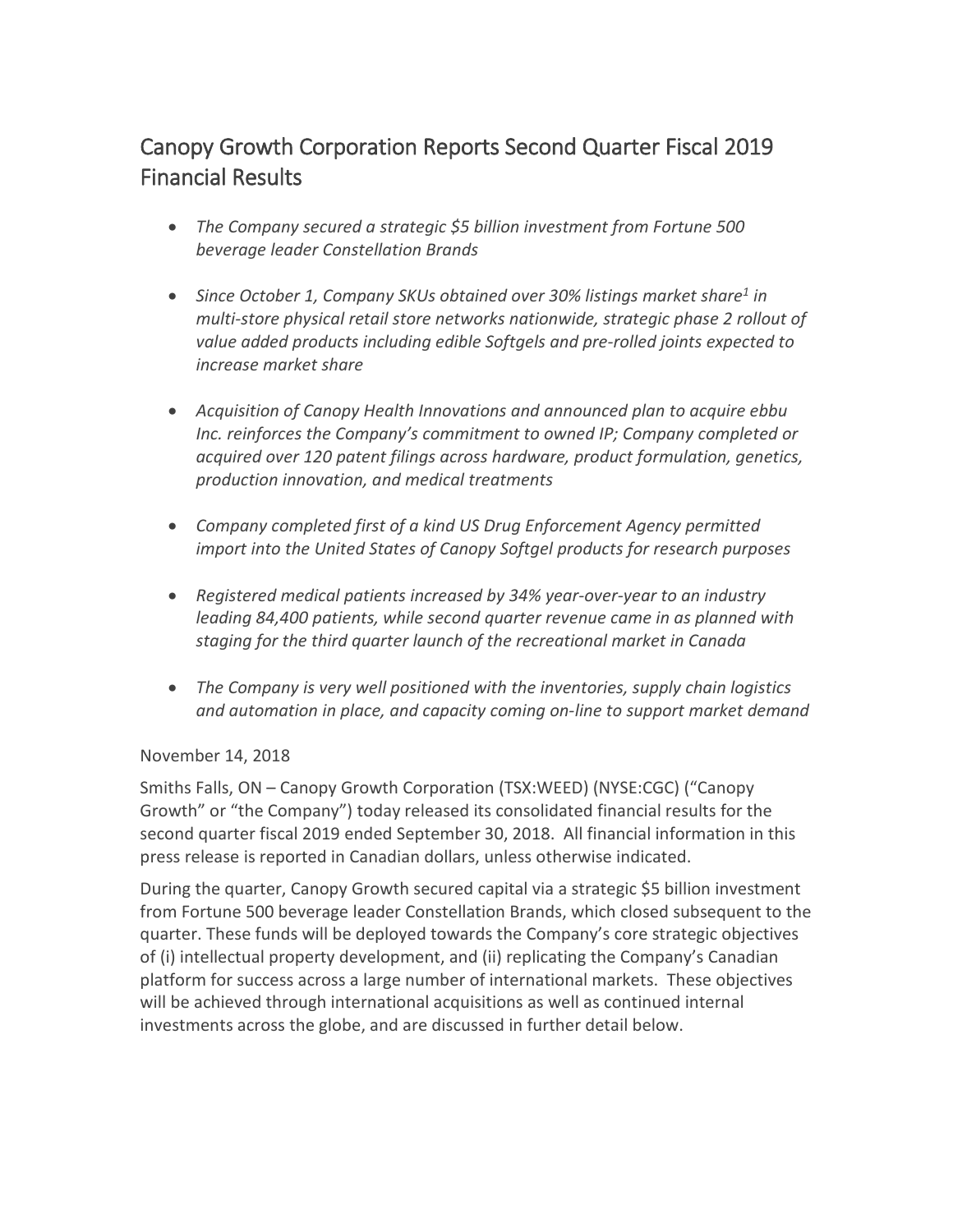|                                          | Q2 2019 | Q2 2018 | % Change |
|------------------------------------------|---------|---------|----------|
| Active registered patients               | 84,400  | 63,000  | 34%      |
| Kilograms and kilogram equivalents sold  | 2,197   | 2,020   | 9%       |
| Kilograms harvested                      | 15,217  | 4,167   | 265%     |
| Inventory & Biological Assets (millions) | \$171   | \$97    | 76%      |
|                                          |         |         |          |
| Revenues (millions)                      | \$23.3  | \$17.6  | 33%      |
| Average selling price per gram           | \$9.87  | \$7.99  | 24%      |
| Cash and Cash Equivalents (millions)     | \$429   | \$108   | 296%     |

### *Second Quarter Fiscal 2019 Operational and Financial Highlights*

#### *Second Quarter Fiscal 2019 Revenue Highlights*

Sales in the second quarter were in line with management's expectations leading into the opening of the recreational cannabis market. Revenue for the second quarter fiscal 2019 was \$23.3 million, representing an increase of 33% over the prior year's quarter in which revenue was \$17.6 million. As planned, the Company made only limited "test" shipments of \$0.7 million into recreational channels during the second quarter to confirm supply chain systems functionality before the launch of recreational cannabis on October 17.

Oils, including the Company's Softgel capsules, accounted for 34% and 18%, in the respective second quarters of fiscal 2019 and 2018, of the product revenue for each period, demonstrating an increased demand for value-added products that require lower active ingredient inputs and provide higher margins.

### *Second Quarter Fiscal 2019 Product Sales Highlights*

During the second quarter of fiscal 2019 ended September 30, 2018, the Company sold 2,197 kilograms and kilogram equivalents at an average sale price of \$9.87, up from 2,020 kilograms and kilogram equivalents at an average price of \$7.99 in the prior year period, representing an increase of 9% and 24% respectively. The higher average price was due to changes in the mix of product sold, principally a higher percentage of Softgel sales and sales to Germany.

Year-to-date, the Company has sold 4,892 kilograms and kilogram equivalents at an average sale price of \$9.36, up from 3,850 kilograms and kilogram equivalents at an average price of \$7.98 in the prior year period, representing an increase of 27% and 17% respectively.

#### *Canadian Regulated Adult Use Market – Cannabis Sales*

As has been previously disclosed, the Company ended the second quarter with supply commitments to provinces and territories of 70,000 kg, not including Ontario. The Company remains on track to meet all commitments on an annualized basis, and is working closely with all provincial and territorial partners to address supply shortages faced across the country, including improvements to the Company's own SKU offering and overall availability for all partners. To this end, as compared to the October 17-31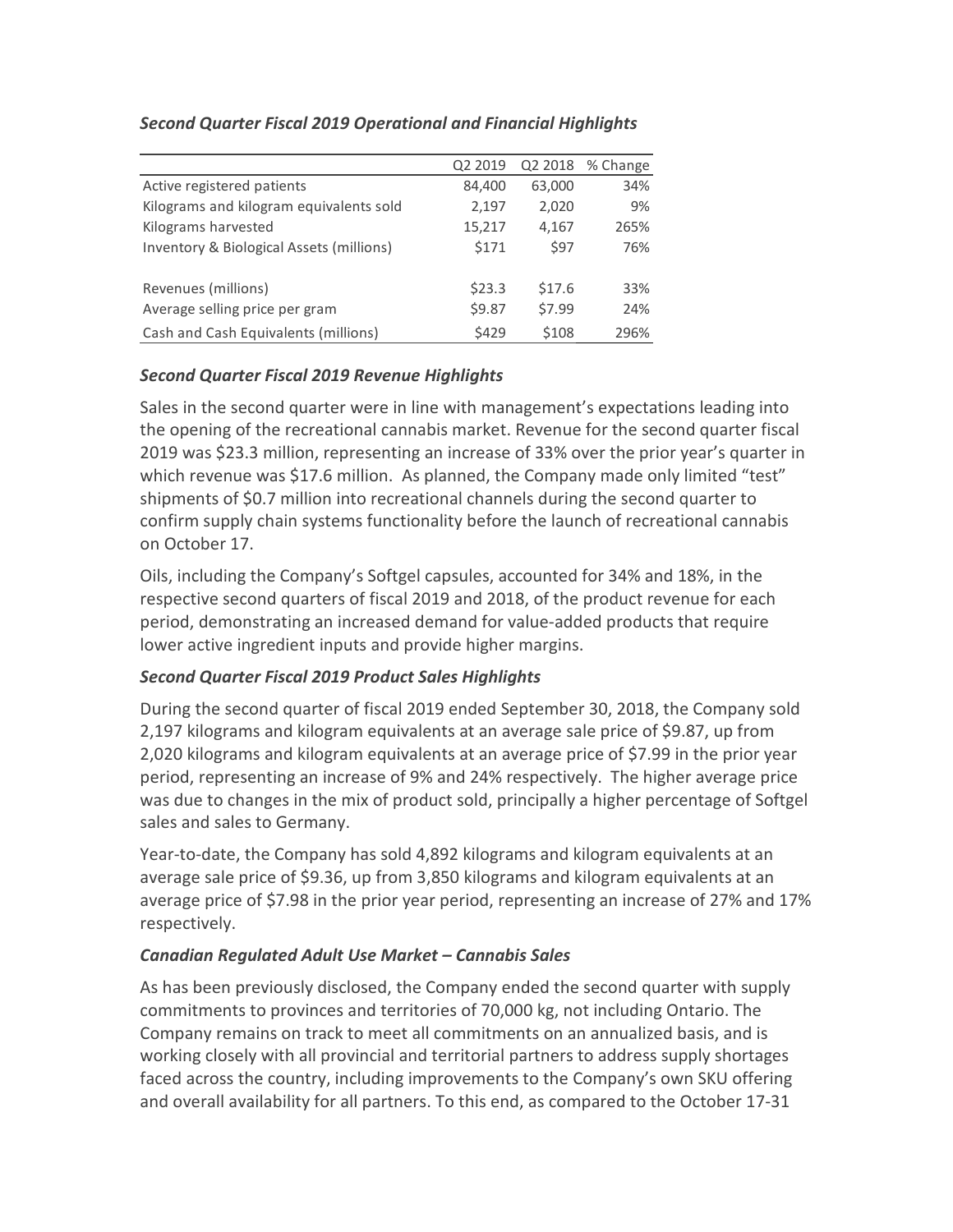period, the average number of kilograms shipped on a daily basis to provincial and territorial partners during the period November 1-12 has more than doubled.

Having built up sufficient inventory, the Company has also now begun shipping valueadd products including its Softgels capsules to certain provinces with more to follow in the coming weeks, expanding its offering as initial competitor offerings begin to decline in the market. The Softgels will be followed shortly by pre-rolled joints produced on patent pending equipment designed and created by the Canopy Engineering Team to meet global standards and throughput with no third party royalties or dependencies.

### *Canadian Regulated Adult Use Market – Retail Footprint*

Canopy Growth finalized its acquisition of HIKU during the second quarter, adding the Tokyo Smoke retail network on top of its Tweed stores. Offering distinct consumer experiences will allow the Company to appeal to various consumer demographics without saturating any single market. Tokyo Smoke operates three retail cannabis stores today in Winnipeg and plans to add 12 additional stores in provinces that support private retail by September 2019. Tweed retail now has 8 locations selling cannabis today across Newfoundland and Manitoba and an e-commerce presence in Manitoba and Nunavut. By September 2019, Tweed plans to add 20 additional brick and mortar shops in provinces with private retail models. Yet to be defined provincial models may provide opportunities for further expansion.

### *Management Commentary*

"With extensive investments over the past year, including most notably in the second quarter, in branding and retail development, our entrance into the retail cannabis market has been a success with our SKU assortment obtaining over 30% listings market share in multi-store physical retail store networks nationwide. With substantial product inventories on hand, new product formats coming to market as planned, a captive sales force driving increased demand through physical retail stores and increasing internal and channel efficiencies, we believe based on market conditions today that we will attain significant and sustainable market share of the Canadian recreational market," Bruce Linton, Chairman & Co-CEO, Canopy Growth.

"With business opportunities expanding globally, we continue to make significant investments in building our international team and footprint including through multiple acquisitions in Latin America completed during the quarter. The completion of, to our knowledge, a world first Canadian export of a US federally legal DEA permitted product, and the announced acquisition of US federally legal hemp R&D specialists, ebbu, are critical stepping stones for our broader entrance into the US market when it is federallypermissible to do so," concluded Linton.

"With global management infrastructure in place, the Company is building an international platform in order to drive medical market growth, which will in turn drive innovation applicable to recreational cannabis markets. This approach requires largescale production capacity, value-add processing, diversified intellectual property, and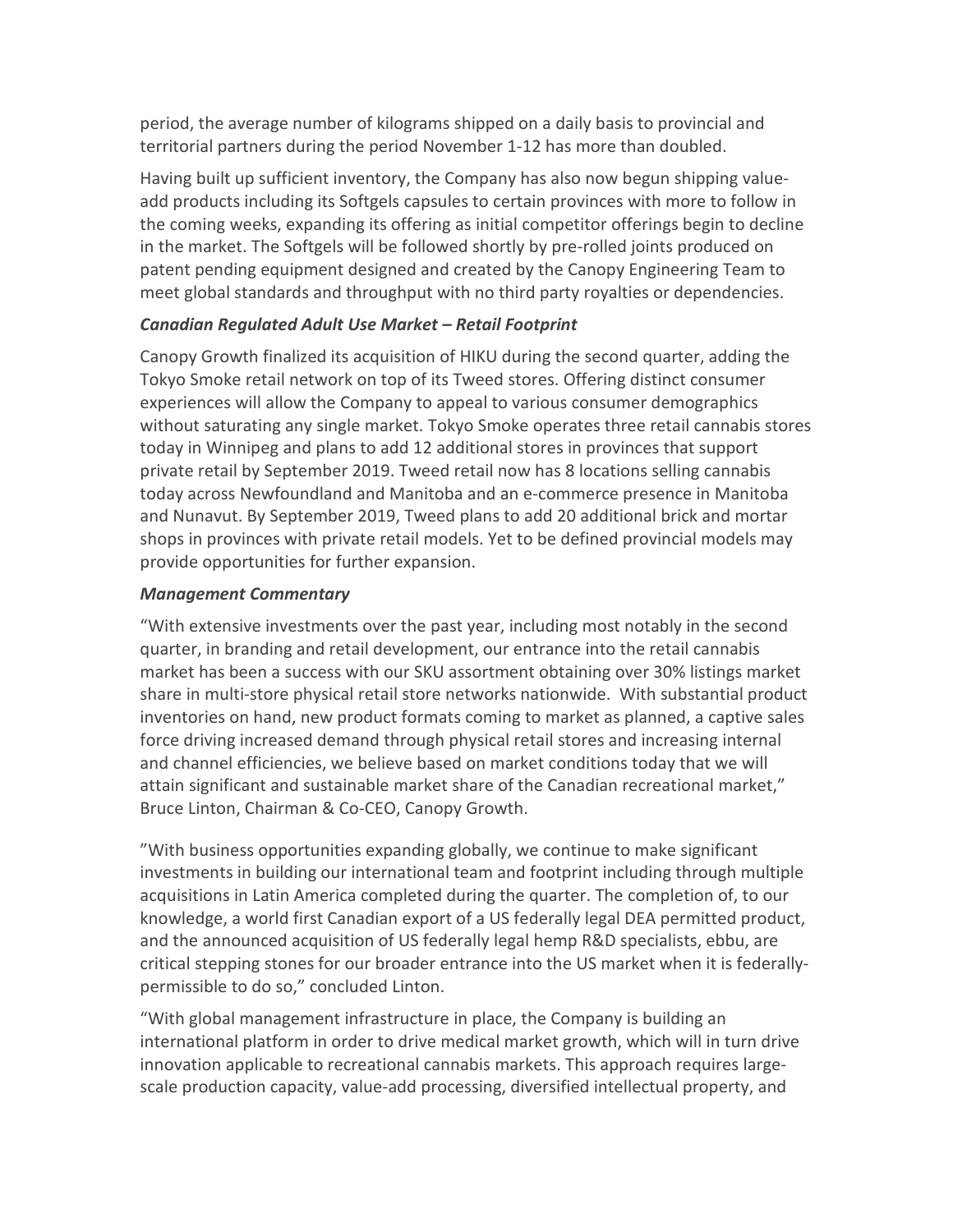clinical research – all things we have prioritized and invested heavily into this past quarter."

### *Update on Canadian Capacity Expansion and Facilities Milestones*

During the quarter and subsequently, the Company has continued to advance its stated objective of 5.6 million square feet of production across Canada, receiving licenses for almost 2.0 million square feet of production space. With over 4.3 million sq. ft. of licenced capacity, the Company continues to see new growing areas brought online as facilities are loaded up incrementally. As each facility comes online, the Company continues to mark major milestones, including the transfer of over 10,700 kilograms from the BC Tweed facilities in a single transfer during the quarter.

Through use of advanced inspection technologies, proprietary modifications, and further development of in-house expertise, the Company has increased total Softgel production capacity to several million per week. This represents a 10 fold increase over the same period last year. Construction of advanced manufacturing facilities built to GMP standards as well as distribution infrastructure continues a the 1 Hershey Drive Smiths Falls campus.

Commissioning of patent-pending automated pre-roll production lines; large scale dried bud and oil pre-pack systems; and automated fulfillment and shipping systems have also significantly increased operating efficiencies in order to build inventory and deliver on commitments nationwide.

## *Update on Core Pillar of Intellectual Property Development*

During the second quarter Canopy Health Innovations ("CHI") received approval from Health Canada to proceed with Phase IIb "in-human" clinical trials to evaluate the use of medical cannabis in the treatment of insomnia. The trial will be conducted in collaboration with a leading Canadian research institution. Canopy Animal Health also received approval from the Veterinary Drug Directorate of Health Canada to research the effectiveness of cannabidiol in the treatment of anxiety in certain animals.

The Company acquired CHI during the quarter to reinforce the importance of owned IP and integrate the team's significant expertise into the Company's broader medical platform. With the planned acquisition of ebbu, Canopy Growth will have over 120 patent filings and will continue to build its IP portfolio across hardware, product formulation, genetics, production innovation, and medical treatments.

## *Update on Core Pillar of International Market Expansion*

Since the acquisition of MedCann Gmbh in November 2016, Canopy Growth has been an early mover into international markets by acting as a trusted partner and advisor to regulators, while building local partnerships for scaled production and distribution capabilities around the world. Canopy Growth's global management structure has transitioned from strategizing and into execution, with multi-functional teams on the ground across the globe. The following updates represent operational highlights from the second quarter and subsequent events.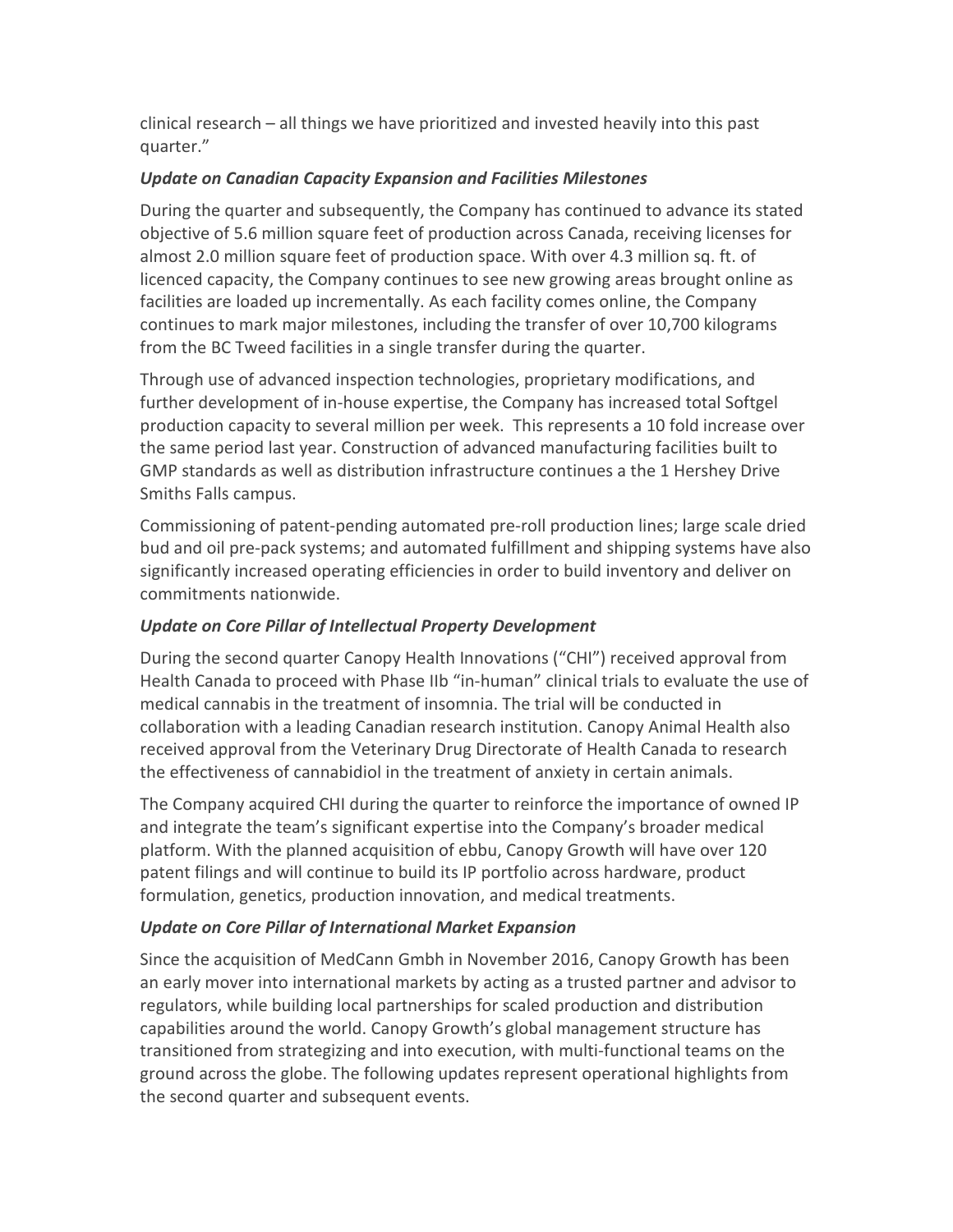#### *North America and Carribean*

- The Company has completed its first shipment into the United states under US Drug Enforcement Agency approval.
- The announced acquisiton of IP and assets from Colorado-based hemp researcher, ebbu Inc.
- Jointly-owned Tweed JA has received a 30,000-plant cultivation licence from Jamaican authorities and can immediately commence producing cannabis for medical purposes.
- Canopy has entered into a distribution agreement in a second Caribbean jurisdiction with a local health product distributor who has ordered a variety of Spectrum Cannabis Softgel and oil products.

### *Latin America*

- Company expanded its focus on emerging cannabis market in Latin America with the formation of its wholly-owned affiliate Canopy LATAM Corporation, the acquisition of Spectrum Cannabis Colombia, which previously operated as Colombian Cannabis S.A.S, and the acquisition of unowned shares in Spectrum Cannabis Chile SpA.
- Ongoing activities represent meaningful steps towards future value-added production to supply the region, home to more than 600 million inhabitants. Operations at our fully owned 126 hectare farm in Colombia are continuing under the leadership of Spectrum Cannabis Colombia S.A.S. ("Spectrum Cannabis Colombia") and initial cultivation has begun in the fully licensed 42 hectare (4.5 million sq. ft.) section of the farm.
- The Company has imported product into Latin America and launched certain clinical trials.

### *Australia*

• Since establishing Spectrum Australia and entering a research partnership with the State of Victoria, the Canopy team in Australia has acquired a site with approximately 100,000 sq. ft. of production capacity. While the new site is retrofitted and licensed, additional genetics have been successfully imported into Australia and will be held with the research partner to ensure a full line of Spectrum products can be launched simultaneously to the Australian market.

### *Europe*

• In Europe the Company continues to pursue its dual approach of producing and distributing medical cannabis in jurisdictions with established federal frameworks. Core assets continue to progress to ensure the supply chain is in place to deliver to expanding and emerging markets throughout 2019, including owned and partner facilities in Denmark, Germany and Spain.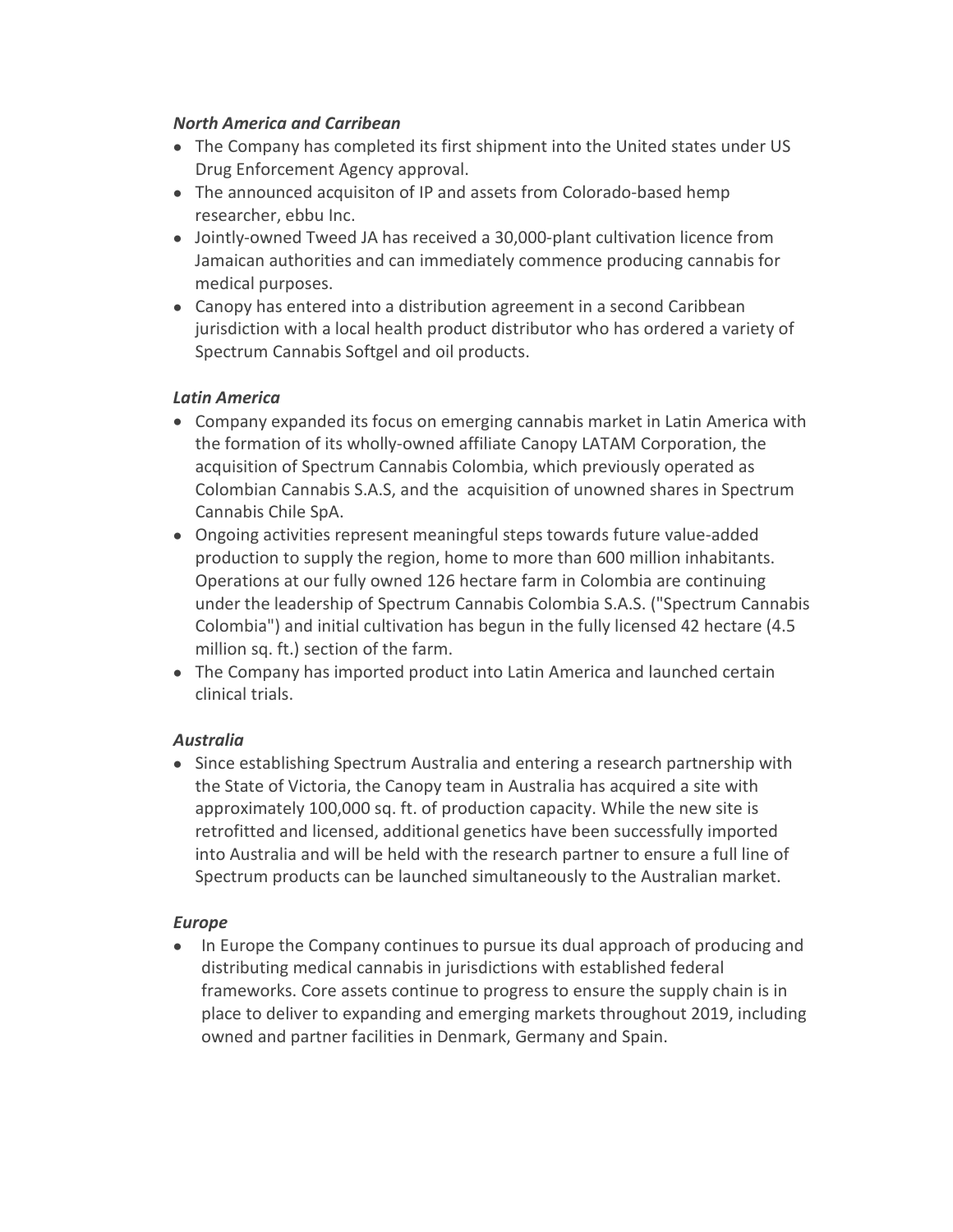#### *Second Quarter Fiscal 2019 Gross Margin Summary*

Note, the Company now includes depreciation related to plant operations in its reported gross margin. Comparative figures have been restated as described in Note 3 to the Company's condensed interim consolidated financial statements, which will be filed on SEDAR after markets on November 14, 2018.

The cost of sales includes the impact of operating costs of subsidiaries not yet cultivating or selling cannabis, including our BC Tweed and Vert Mirabel facilities that were only partially licensed, and higher overheads incurred while preparing operations for the legalization of recreational cannabis, and the diversion of growing space in Smiths Falls to creating clones for transfer to the Company's other growing facilities. Excluding the costs associated with non-cultivating subsidiaries totaling \$7.0 million, the gross margin<sup>2</sup> before the fair value impacts in cost of sales and other inventory charges would have been \$13.6 million or 58% of sales.

During the quarter, the reported fair value changes in biological assets and other inventory charges combined to an expense of \$40.6 million and included adjustments to net realizable value of inventory targeted to the recreational market, reflecting wholesale pricing, and to a netwrite-off of approximately \$16 million related to plants culled in the quarter due to timing issues with respect to having infrastructure ready for licensing and receiving harvested plants. Since then, the required infrastructure has been completed and licensing since received.

#### *Second Quarter Fiscal 2019 Operating Expense Summary*

Management believes foundational investment in building the Company's significant and diversified production platform, flexible distribution capability, world-leading brands, retail capabilities, medical and recreational sales and customer support capabilities, robust information technology infrastructure, international business development and operations and as well as research and development into advanced operational systems, cannabis genetics in different environmental conditions and new cannabis-based product form factors that will enter the market when permitted, all of which directly impacted profitability in the quarter, represents a prudent long term investment to strengthen the Company's global leadership position. As a result, both sales and marketing and general and administrative expenses were up significantly relative to the same period last year.

|                                            |        | Q2 2019 |       | Q2 2018 |        | Year-to-date 2019 | Year-to-date 2018 |         |  |
|--------------------------------------------|--------|---------|-------|---------|--------|-------------------|-------------------|---------|--|
|                                            |        | % of    |       | $%$ of  |        | % of              |                   | % of    |  |
|                                            |        | Revenue |       | Revenue |        | Revenue           |                   | Revenue |  |
| Sales and Marketing Expenses               | \$39.0 | 167%    | \$7.6 | 43%     | \$56.3 | 114%              | \$14.0            | 42%     |  |
| <b>General and Administrative Expenses</b> | \$37.1 | 159%    | \$8.4 | 48%     | \$56.7 | 115%              | \$15.9            | 48%     |  |
| Research and Development Expenses          | \$1.9  | 8%      | \$0.5 | 3%      | \$2.7  | 5%                | \$0.6             | 2%      |  |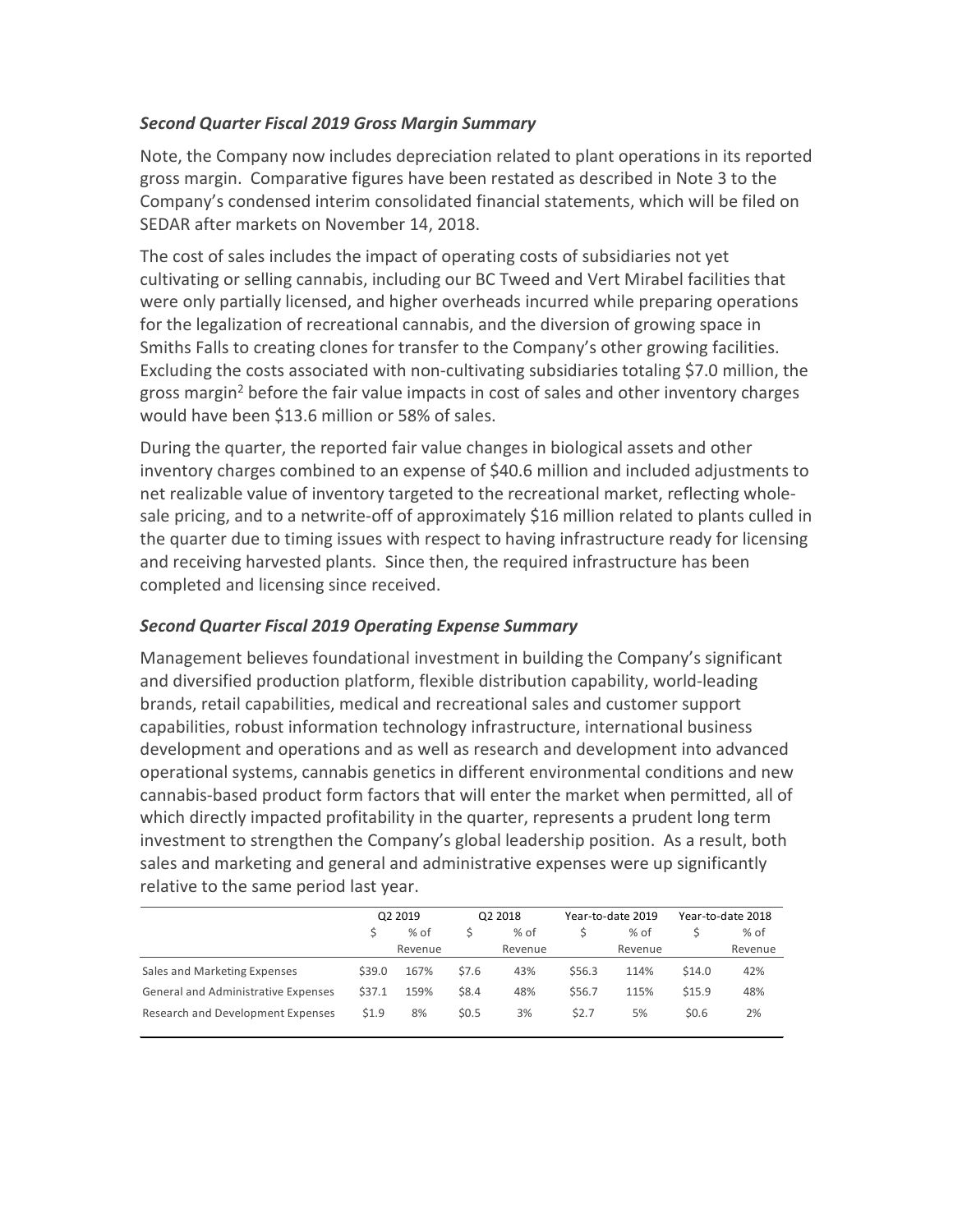Sales and marketing expenses include costs associated with the development of branding, marketing and education campaigns, the development of new permitted product SKUs, the development of recreational product packaging, the development of cannabis retail and education programs as well as costs associated with the Company's medical outreach program.

These expenditures represent the Company's view that strong brand recognition is, over time, essential to the Company's successful market share acquisition strategy, particularly in the new recreational market in Canada. These costs represent a strategic up front investment, which management believes will have a long-term benefit in customer acquisition and retention. Further, the Company made these investments to aggressively seek new domestic and international business opportunities to build for the future.

As a result, sales and marketing were up significantly relative to the same periods last year for the purpose of being ready for the "future state" recreation market while at the same time developing international markets. Management expects that marketing costs will be curtailed as the Cannabis Act took effect on October 17, 2018, and will focus on age-gated branding awareness in compliance with the new rules.

Specifically, sales and marketing expenses for the three months ended September 30, 2018 were \$39.0 million or 167% of revenue. During this period, the Company launched its national "Hi" media campaign, which included digital placements across Canada, brand activations in communities from coast-to-coast and content creation, including for the Tweed.com website and marketing automation platforms, and developing competencies in retail. In respect of government regulations, all non-age gated properties were removed on October 16, 2018. The Company is continuing to invest in age-gated channels, for both media and experiential marketing, across all brands in adherence to C-45 guidelines on promotion.

In comparison, sales and marketing expenses for the three months ended September 30, 2017 were \$7.6 million or 43% of revenue.

Sales and marketing expenses for the six months ended September 30, 2018 and 2017 were \$56.3 million or 114% of revenue and \$14.0 million or 42% of revenue, respectively.

General and Administrative ("G&A") expenses include higher legal and professional services fees related to investments in governance, expanded operations in Canada and internationally and supporting business development. G&A expenses also included expenses related to expanding the Company's information technology capability, including a new ERP system, higher program spending across the Company's expanding global operations and activities. In addition, G&A expenses include the necessary use of consultants and advisory services while expanding and commercializing the Company's operations, higher compliance costs associated with regulatory requirements in countries in which the Company is establishing operations and compliance expenses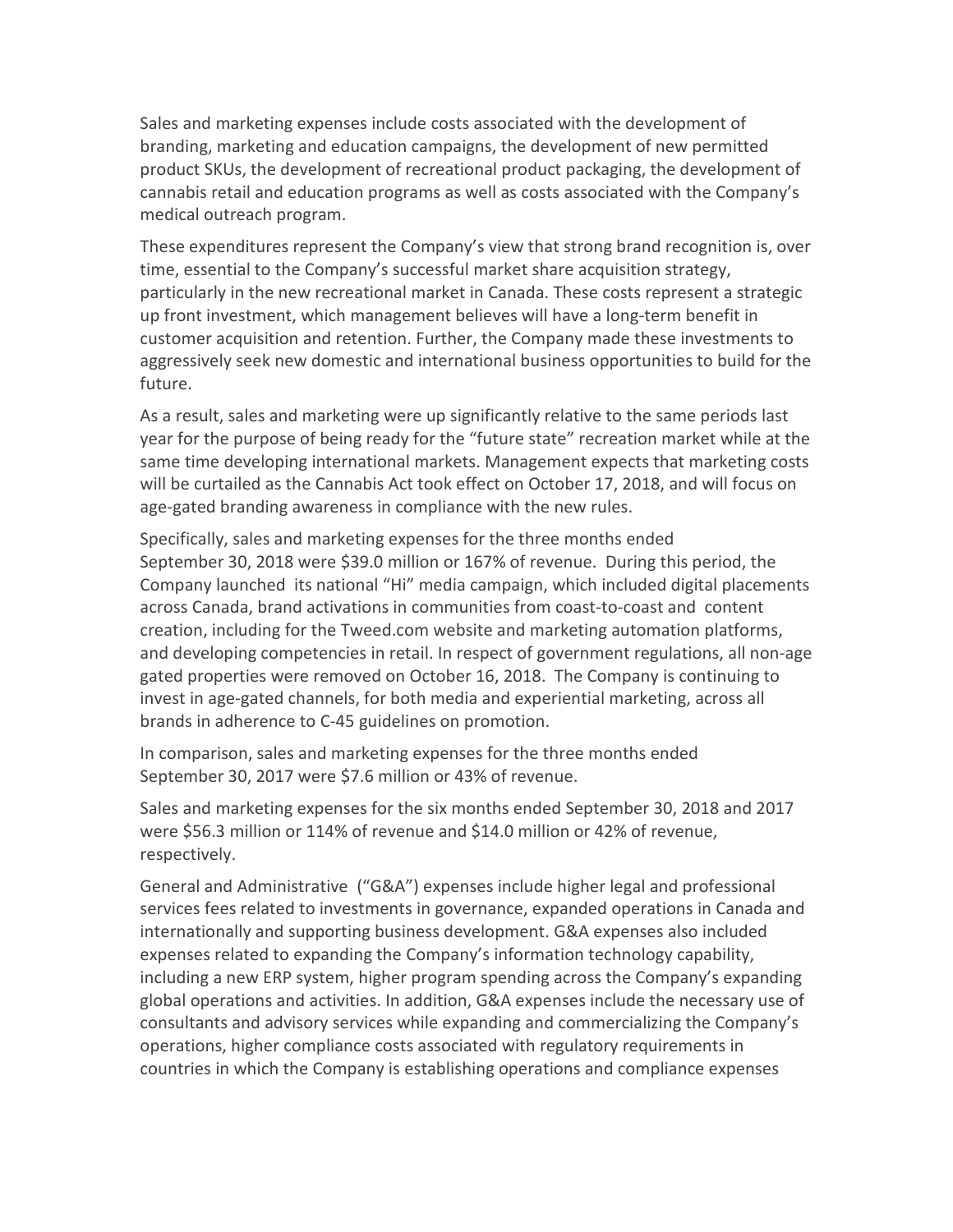related to the Company's listings on the Toronto Stock Exchange and New York Stock Exchange including related professional and transfer agent fees.

G&A expenses for the three months ended September 30, 2018 and 2017 were \$37.1 million or 159% of revenue and \$8.4 million or 48% of sales, respectively. Of note, the second quarter fiscal 2019 G&A included a provision on an office lease in Montreal no longer occupied amounting to \$4.2 milllion.

G&A expenses for the six months ended September 30, 2018 and 2017 were \$56.7 million and \$15.9 million, or 115% and 48% of revenue, respectively.

Acquisition-related expenses for the three-month period ended September 30, 2018 and 2017 were \$3.2 million and \$0.9 million, respectively. Acquisition-related expenses in the second quarter period ended September 30, 2018 were primarily related to the Hiku, BC Tweed and CHI acquisitions. In addition, costs were incurred due to the ongoing evaluation of potential acquisitions performed during the period and increased legal, accounting and strategic business consulting services required to complete or evaluate the transactions. The Company is likely to acquire additional strategic assets in the future as it pursues its business strategy.

Acquisition-related expenses for the six-month period ended September 30, 2018 and 2017 were \$5.1 million and \$1.7 million, respectively.

During the three month period ended September 30, 2018, the price of shares of Canopy Growth increased approximately 63%, to \$62.75. The resulting non-cash sharebased compensation expense related to options granted to employees and consultants of the Company and to acquisition-related milestones combined for the three-month period ended September 30, 2018 totaled \$99.6 million. In practice, all employees of the Company receive stock options as part of their compensation package. Acquisitionrelated milestone payments based on future performance and related criteria have been treated as stock compensation expense instead of being allocated to the purchase price, and amounted to \$50.7 milllion of the total combined stock compensation. In comparison, the non-cash, share-based compensation expense related to options granted to employees and consultants of the Company and to acquisition-related milestones combined for the three-month period ended September 30, 2017 totaled \$7.3 million.

### *Second Quarter Fiscal 2019 Adjusted EBITDA Summary (Non-GAAP measure)3*

Adjusted EBITDA in the second quarter fiscal 2019 amounted to a loss of \$57.7 million compared to a loss of \$4.8 million in the same period last year.

Year-to-date, Adjusted EBITDA amounted to a loss of \$80.2 million compared to a loss of \$8.7 million in the same period last year.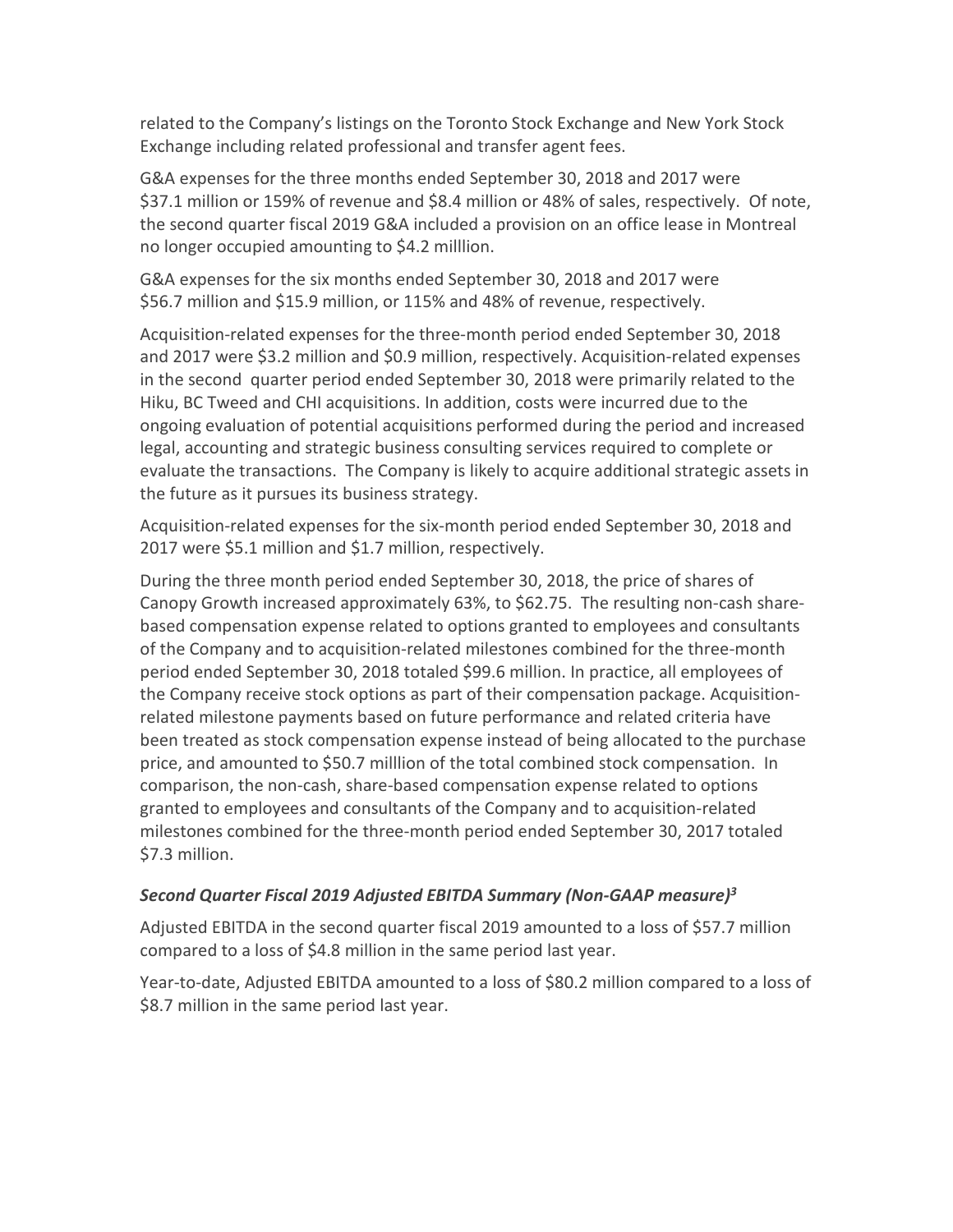The Adjusted EBITDA is reconciled and explained in the Management's Discussion & Analysis under "Adjusted EBITDA (Non-GAAP Measure)" a copy of which will be filed on SEDAR and EDGAR after financial markets close today. The Adjusted EBITDA is reconciled in a table elsewhere in this press release.

#### *Second Quarter Fiscal Year 2019 Other Expenses and Net Earnings Summary*

Other expenses of \$115.7 million are primarily made up of fair value changes on financial assets and financial liabilities, the majority of which is non-cash. The amount was primarily made up of changes in the fair value of the senior convertible notes due to marking to market which saw the trading price of the convertible notes increase from \$101.875 to \$149 per unit from the end of the first quarter to the end of the second quarter and amounted to an expense of \$223.4 million. This loss was partly offset by a gain amounting to \$62.7 million related to the acquisition of Canopy Health Innovations, and gains totaling \$48.2 million driven mostly by fair value changes on the TerrAscend warrants of \$44.7 million.

The \$115.7 million in other expenses described above, accounted for \$0.52 of the reported \$1.52 loss per basic and diluted share in the quarter, compared to net loss of \$0.01 per basic and diluted share in the comparative period last year.

The after-tax net loss in the quarter, inclusive of non-cash share-compensation expenses, fair value impacts and other non-cash expenses as described above amounted to a loss of \$330.6 million or \$1.52 per basic share compared to a net loss of \$1.6 million or \$0.01 per basic and diluted share in the comparative period last year.

Year-to-date, the after-tax net loss, inclusive of non-cash share-compensation expenses, fair value impacts and other expenses as described above, amounted to a loss of \$421.6 million or \$1.98 per basic share compared to a net loss of \$10.8 million or \$0.07 per basic share in the comparative period last year.

### *Second Quarter Fiscal 2019 Balance Sheet Highlights*

At September 30, 2018, the Company's cash and cash equivalents totaled \$429.4 million, representing an increase of \$106.8 million from March 31, 2018, principally due to the issuance of \$600 million in convertible notes in the first quarter, offset by investment in the expansion of our production assets, strengthening corporate capabilities, brand-related campaigns and the establishment of physical retail stores in Newfoundland & Labrador, Manitoba and Saskatchewan.

Inventory at September 30, 2018 amounted to \$150.4 million (March 31, 2018 - \$101.6 million) and biological assets amounted to \$20.7 million (March 31, 2018 - \$16.3 million), together totaling \$171.1 million (March 31, 2018 - \$117.9 million). Inventories are continuing to be scaled to meet management's expectation of market demands, including the legalized recreational market and meeting medical customer commitments.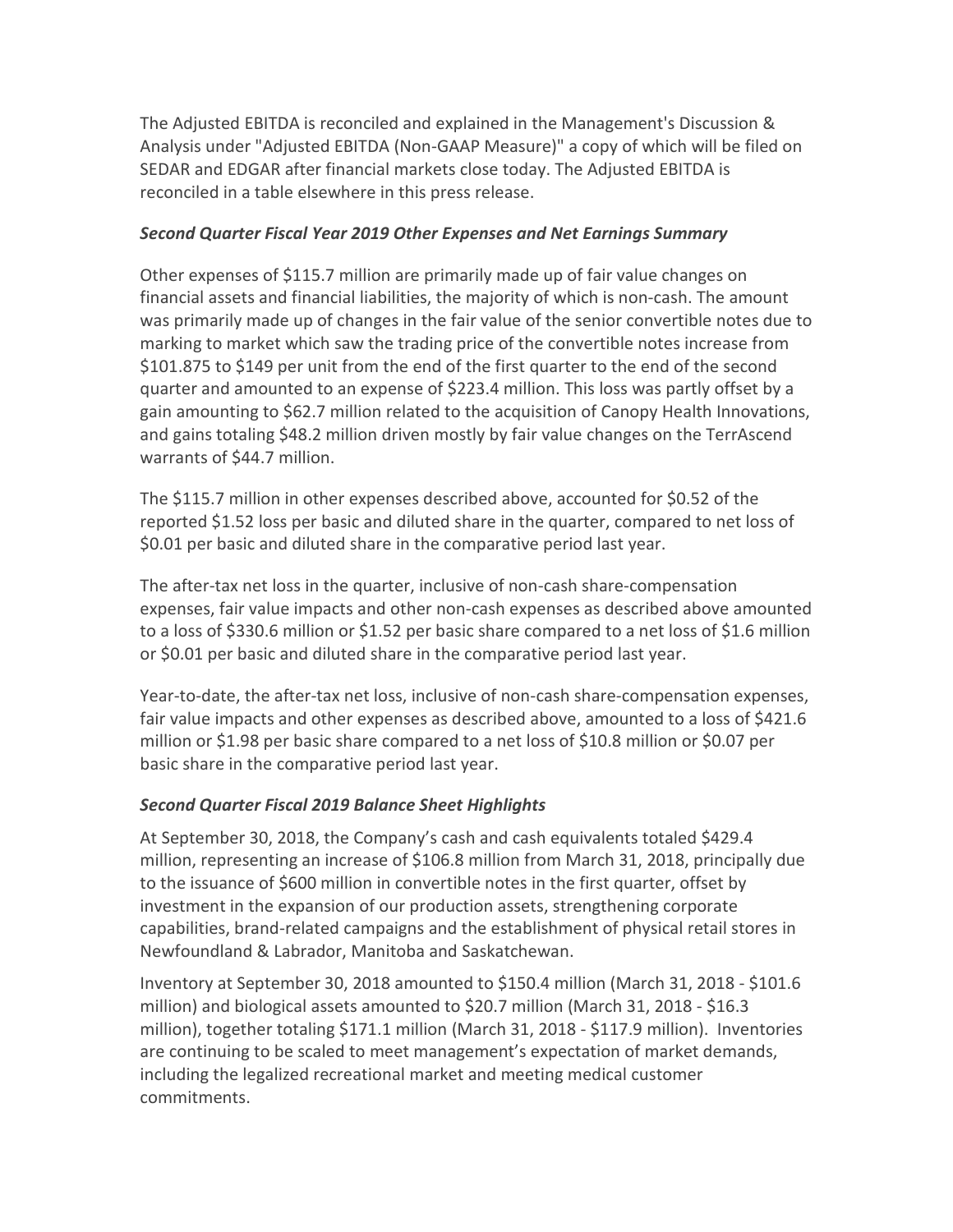At September 30, 2018, the Company held inventory of 31,214 kilograms of dry cannabis, 21,499 litres of cannabis oils, ranging from concentrated resins, or refined oil, to finished oil, and 1,497 kilograms of Softgel capsules.

The Company remains confident that current inventory levels and the planned production ramp, including approximately 2.0 million square feet of licensed production space since August 2018, are sufficient to meet annual supply commitments to provinces and territories.

The unaudited Consolidated Financial Statements and Management's Discussion and Analysis documents for the three and six months ended September 30, 2018 will be filed on SEDAR after financial markets close today, November 14, 2018, and will be available at www.sedar.com. The basis of financial reporting in the Unaudited Condensed Interim Consolidated Financial Statements and Management's Discussion and Analysis documents is in thousands of Canadian dollars, unless otherwise indicated.

**Note 1:** Average of estimated percentage of available SKU counts in provinces and territories with multiple physical retail stores supplied under established supply contracts.

**Note 2:** The Gross margin before the fair value effects of the IFRS accounting for biological assets and inventory is a key operational metric that does not have any standardized meaning prescribed by IFRS and may not be comparable to similar measures presented by other companies. The definition of this term can be found in the Management's Discussion & Analysis under GROSS MARGIN, a copy of which will be filed on SEDAR after financial markets close today.

**Note 3:** The Adjusted EBITDA is a non-GAAP financial measure that does not have any standardized meaning prescribed by IFRS and may not be comparable to similar measures presented by other companies. The Adjusted EBITDA is reconciled and explained in the Management's Discussion & Analysis under "Adjusted EBITDA (Non-GAAP Measure)", a copy of which will filed on SEDAR after financial markets close today.

#### *Webcast and Conference Call Information*

The Company will host a conference call and audio webcast with Bruce Linton, Chairman & Co-CEO and Tim Saunders, CFO at 8:30 AM Eastern Time on November 14, 2018.

Webcast Information A live audio webcast will be available at: https://event.on24.com/wcc/r/1861049/FFEFED61C13E0E47609599A4EBD15422

Calling Information Toll Free Dial-In Number: 1-888-231-8191 International Dial-In Number: (647) 427-7450 Conference ID: 4578825

Replay Information A replay of the call will be accessible by telephone until 11:59 PM ET on February 12, 2019.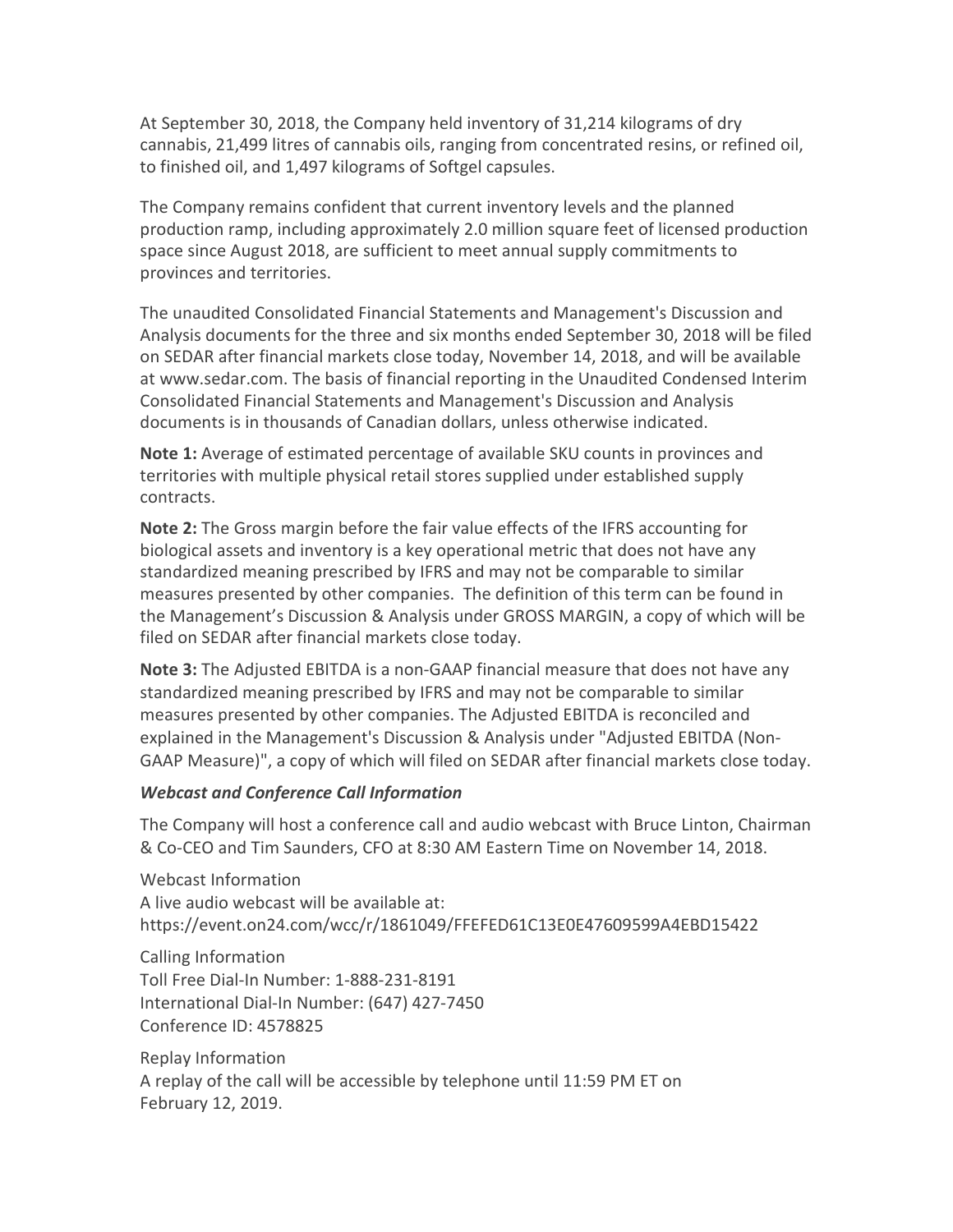Toll Free Dial-in Number: 1-855-859-2056 Replay Password: 4578825

#### **About Canopy Growth Corporation**

Canopy Growth is a world-leading diversified cannabis and hemp company, offering distinct brands and curated cannabis varieties in dried, oil and Softgel capsule forms. From product and process innovation to market execution, Canopy Growth is driven by a passion for leadership and a commitment to building a world-class cannabis company one product, site and country at a time.

Canopy Growth has established partnerships with leading sector names including cannabis icon Snoop Dogg, breeding legends DNA Genetics and Green House seeds, and Fortune 500 alcohol leader Constellation Brands, to name but a few. Canopy Growth operates ten cannabis production sites with over 4.3 million square feet of production capacity, including over 500,000 square feet of GMP-certified production space. The Company has operations in nine countries across five continents. The Company is proudly dedicated to educating healthcare practitioners, conducting robust clinical research, and furthering the public's understanding of cannabis, and through its partly owned subsidiary, Canopy Health Innovations, has devoted millions of dollars toward cutting edge, commercializable research and IP development. Through partly owned subsidiary Canopy Rivers Corporation, the Company is providing resources and investment to new market entrants and building a portfolio of stable investments in the sector. From our historic public listing to our continued international expansion, pride in advancing shareholder value through leadership is engrained in all we do at Canopy Growth. For more information visit www.canopygrowth.com

#### **Notice Regarding Forward Looking Statements**

This news release contains forward-looking information. Often, but not always, forward-looking information can be identified by the use of words such as "plans", "expects" or "does not expect", "is expected", "estimates", "intends", "anticipates" or "does not anticipate", or "believes", or variations of such words and phrases or state that certain actions, events or results "may", "could", "would", "might" or "will" be taken, occur or be achieved. Forwardlooking information involves known and unknown risks, uncertainties and other factors which may cause the actual results, performance or achievements of Canopy Growth or its subsidiaries to be materially different from any future results, performance or achievements expressed or implied by the forward-looking information contained in this news release. Examples of such statements include statements with respect to the future market share achieved in recreational markets, product development, clinical trial work, and planned acquisition activities related to BC Tweed, and Canopy Health Innovations. Risks, uncertainties and other factors involved with forward-looking information could cause actual events, results, performance, prospects and opportunities to differ materially from those expressed or implied by such forward-looking information, including risks associated with entering a new market dynamic in Canada or internationally, and such risks contained in the Company's annual information form dated June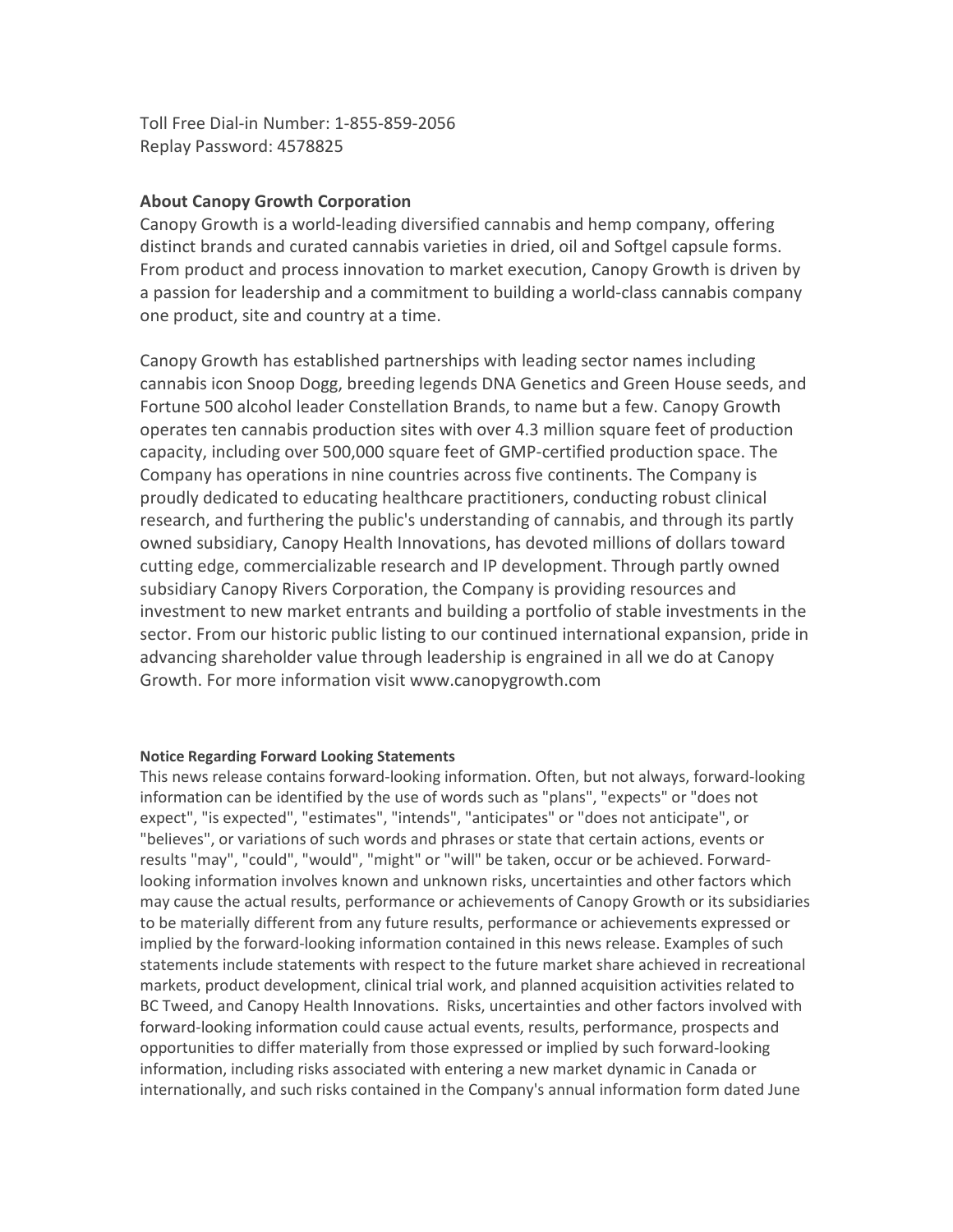28, 2017 and filed with Canadian securities regulators available on the Company's issuer profile on SEDAR at [www.sedar.com.](https://www.sedar.com/) Although the Company believes that the assumptions and factors used in preparing the forward-looking information in this news release are reasonable, undue reliance should not be placed on such information and no assurance can be given that such events will occur in the disclosed time frames or at all. The forward-looking information included in this news release are made as of the date of this news release and the Company does not undertake an obligation to publicly update such forward-looking information to reflect new information, subsequent events or otherwise unless required by applicable securities legislation.

Contact: Tyler Burns Investor Relations Canopy Growth Corporation tyler.burns@canopygrowth.com 1-855-558-9333 ex 122

Caitlin O'Hara Communications Specialist Caitlin.ohara@canopygrowth.com 613-291-3239

Director: Bruce Linton [tmx@tweed.com](mailto:tmx@tweed.com) [tmx@canopygrowth.com](mailto:tmx@canopygrowth.com)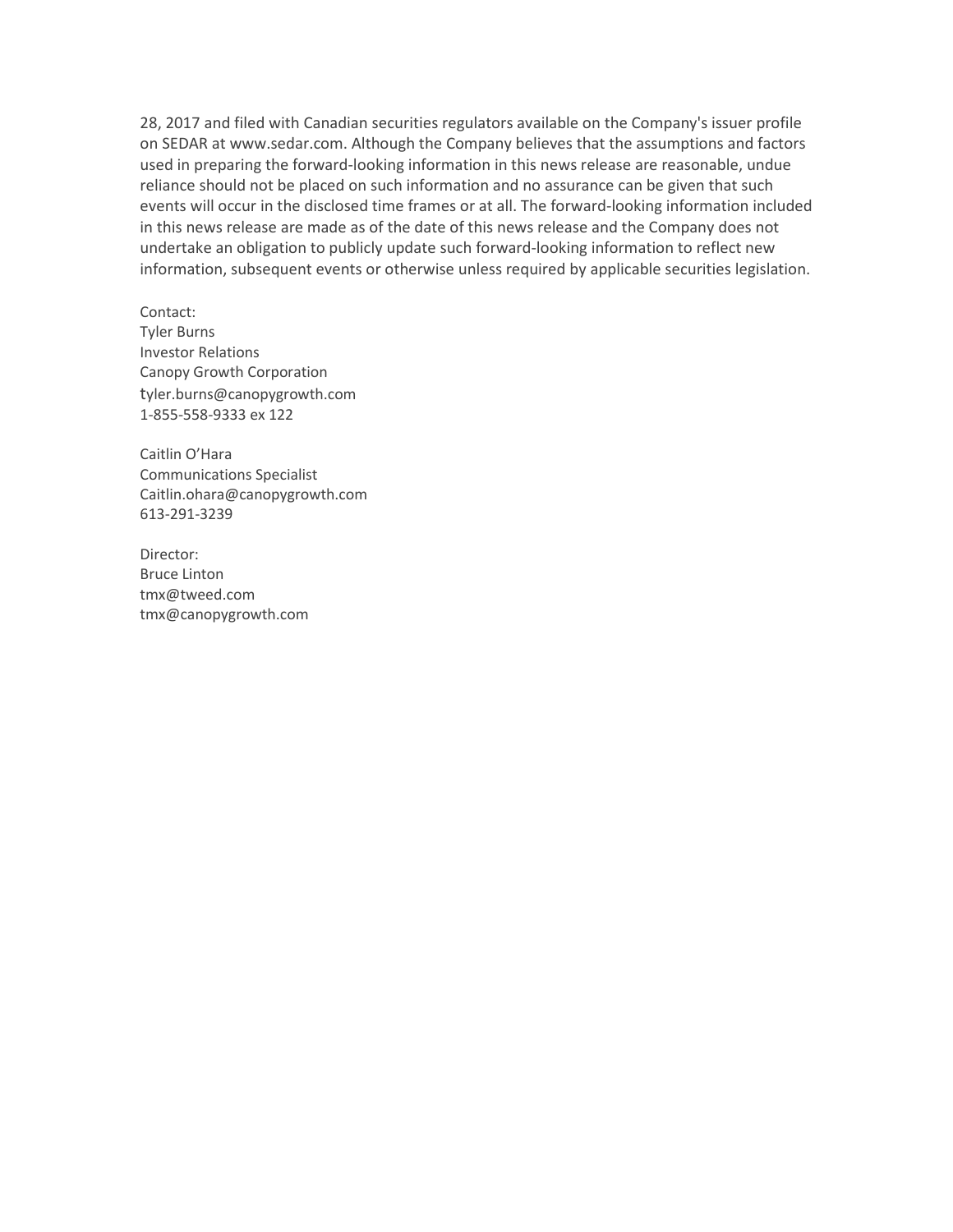| CONDENSED INTERIM CONSOLIDATED STATEMENTS OF FINANCIAL POSITION |    |               |               |           |
|-----------------------------------------------------------------|----|---------------|---------------|-----------|
| <b>UNAUDITED</b>                                                |    | September 30, |               | March 31, |
| (Expressed in CDN \$000's)                                      |    | 2018          |               | 2018      |
| <b>Assets</b>                                                   |    |               |               |           |
| <b>Current assets</b>                                           |    |               |               |           |
| Cash and cash equivalents                                       | \$ | 429,401       | \$            | 322,560   |
| Amounts receivable                                              |    | 45,807        |               | 21,425    |
| <b>Biological assets</b>                                        |    | 20,720        |               | 16,348    |
| Inventory                                                       |    | 150,406       |               | 101,607   |
| Prepaid expenses and other assets                               |    | 56,533        |               | 19,837    |
|                                                                 |    | 702,867       |               | 481,777   |
| Property, plant and equipment                                   |    | 661,402       |               | 303,682   |
| Other long-term assets                                          |    | 26,776        |               | 8,340     |
| Investments in associates and joint ventures                    |    | 136,003       |               | 63,106    |
| Other financial assets                                          |    | 231,387       |               | 163,463   |
| Intangible assets                                               |    | 103,867       |               | 101,526   |
| Goodwill                                                        |    | 1,114,158     |               | 314,923   |
|                                                                 | \$ | 2,976,460     | $\mathfrak s$ | 1,436,817 |
| <b>Liabilities</b>                                              |    |               |               |           |
| <b>Current liabilities</b>                                      |    |               |               |           |
| Accounts payable and accrued liabilities                        | \$ | 159,633       | \$            | 89,571    |
| Deferred revenue                                                |    | 206           |               | 900       |
| Current portion of long-term debt                               |    | 903,453       |               | 1,557     |
| Other current liabilities                                       |    | 27,000        |               |           |
|                                                                 |    | 1,090,292     |               | 92,028    |
| Long-term debt                                                  |    | 6,707         |               | 6,865     |
| Deferred tax liability                                          |    | 30,889        |               | 33,536    |
| Long-term financial liabilities                                 |    | 7,750         |               | 61,150    |
|                                                                 |    | 1,135,638     |               | 193,579   |
|                                                                 |    |               |               |           |
| Commitments and contingencies                                   |    |               |               |           |
| <b>Shareholders' equity</b>                                     |    |               |               |           |
| Share capital                                                   |    | 2,097,728     |               | 1,076,838 |
| Other reserves                                                  |    | 77,905        |               | 127,418   |
| Accumulated other comprehensive income                          |    | (34, 742)     |               | 46,166    |
| Deficit                                                         |    | (509, 062)    |               | (91, 649) |
| Equity attributable to Canopy Growth Corporation                |    | 1,631,829     |               | 1,158,773 |
| Non-controlling interests                                       |    | 208,993       |               | 84,465    |
| Total equity                                                    |    | 1,840,822     |               | 1,243,238 |
|                                                                 |    |               |               |           |
|                                                                 | \$ | 2,976,460     | \$            | 1,436,817 |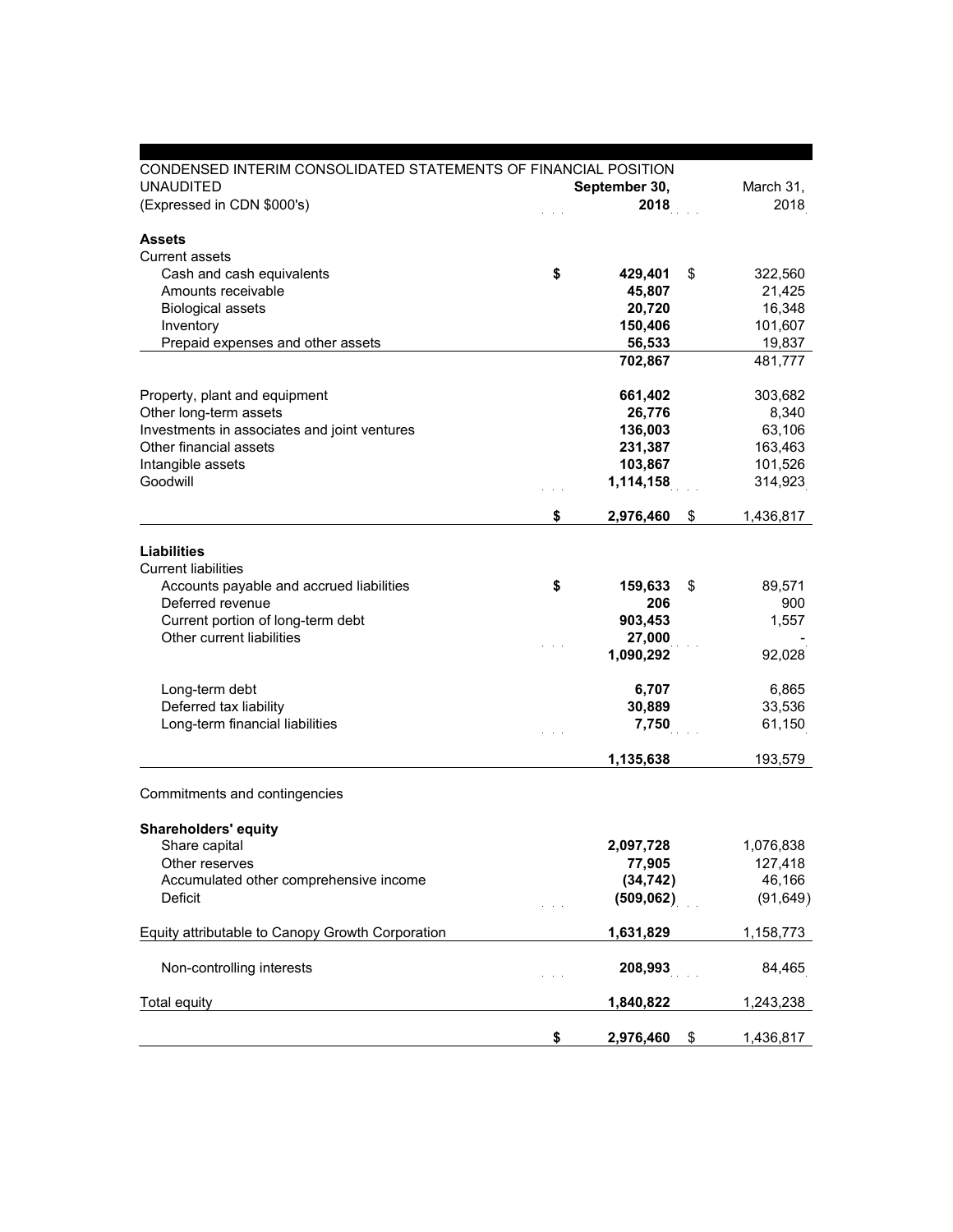#### CONDENSED INTERIM CONSOLIDATED STATEMENTS OF OPERATIONS **FOR THE THREE AND SIX MONTHS ENDED SEPTEMBER 30, 2018 AND 2017**

| <b>UNAUDITED</b>                                                      |                           | Three months ended |               | Six months ended |                 |               |  |  |
|-----------------------------------------------------------------------|---------------------------|--------------------|---------------|------------------|-----------------|---------------|--|--|
|                                                                       |                           | September 30,      | September 30, |                  | September 30,   | September 30, |  |  |
| (Expressed in CDN \$000's except share amounts)                       |                           | 2018               | 2017          |                  | 2018            | 2017          |  |  |
|                                                                       |                           |                    | (Restated)    |                  |                 | (Restated)    |  |  |
| Revenue                                                               | \$                        | 23,327 \$          | 17,569 \$     |                  | 49,243 \$       | 33,442        |  |  |
| Inventory production costs expensed                                   |                           |                    |               |                  |                 |               |  |  |
| to cost of sales                                                      |                           | 16,759             | 8,101         |                  | 31,591          | 15,262        |  |  |
| Gross margin before the undernoted                                    |                           | 6,568              | 9,468         |                  | 17,652          | 18,180        |  |  |
| Fair value changes in biological<br>assets included in inventory sold |                           |                    |               |                  |                 |               |  |  |
| and other charges                                                     |                           | 51,496             | 12,848        |                  | 77,884          | 23,632        |  |  |
| Unrealized gain on changes in fair<br>value of biological assets      |                           | (10, 944)          | (30, 122)     |                  | (68, 233)       | (50, 376)     |  |  |
| <b>Gross margin</b>                                                   |                           | (33, 984)          | 26,742        |                  | 8,001           | 44,924        |  |  |
| Sales and marketing                                                   |                           | 39,047             | 7,638         |                  | 56,313          | 14,043        |  |  |
| Research and development                                              |                           | 1,944              | 494           |                  | 2,700           | 627           |  |  |
| General and administration                                            |                           | 37,101             | 8,393         |                  | 56,689          | 15,886        |  |  |
| Acquisition-related costs                                             |                           | 3,202              | 865           |                  | 5,086           | 1,701         |  |  |
| Share-based compensation expense                                      |                           | 45,025             | 5,862         |                  | 68,097          | 8,743         |  |  |
| Share-based compensation expense                                      |                           |                    |               |                  |                 |               |  |  |
| related to acquisition milestones                                     |                           | 50,730             | 1,184         |                  | 57,825          | 2,314         |  |  |
| Depreciation and amortization                                         |                           | 3,595              | 3,283         |                  | 6,625           | 6,827         |  |  |
| Operating expenses                                                    |                           | 180,644            | 27,719        |                  | 253,335         | 50,141        |  |  |
| Loss from operations                                                  |                           | (214, 628)         | (977)         |                  | (245, 334)      | (5,217)       |  |  |
| Share of loss on equity investments                                   |                           | (4, 363)           | (170)         |                  | (6,932)         | (170)         |  |  |
| Other income (expense), net                                           |                           | (111, 339)         | 241           |                  | (171, 765)      | (3,360)       |  |  |
| Other income (expense)                                                |                           | (115, 702)         | 71            |                  | (178,697)       | (3,530)       |  |  |
| Loss before income taxes                                              |                           | (330, 330)         | (906)         |                  | (424, 031)      | (8,747)       |  |  |
| Income tax (expense) recovery                                         |                           | (284)              | (707)         |                  | 2,439           | (2,040)       |  |  |
| <b>Net loss</b>                                                       | $\boldsymbol{\mathsf{s}}$ | $(330, 614)$ \$    | $(1,613)$ \$  |                  | $(421, 592)$ \$ | (10, 787)     |  |  |
| Net loss attributable to:                                             |                           |                    |               |                  |                 |               |  |  |
| Canopy Growth Corporation                                             | \$                        | $(337, 136)$ \$    | $(1,338)$ \$  |                  | $(417, 413)$ \$ | (10, 392)     |  |  |
| Non-controlling interests                                             |                           | 6,522              | (275)         |                  | (4, 179)        | (395)         |  |  |
|                                                                       | \$                        | $(330, 614)$ \$    | $(1,613)$ \$  |                  | $(421, 592)$ \$ | (10, 787)     |  |  |
| <b>Earnings per share</b>                                             |                           |                    |               |                  |                 |               |  |  |
| Net loss per share, basic:                                            | \$                        | $(1.52)$ \$        | $(0.01)$ \$   |                  | $(1.98)$ \$     | (0.07)        |  |  |
| Weighted average number of                                            |                           |                    |               |                  |                 |               |  |  |
| outstanding common shares, basic:                                     |                           | 221,725,511        | 167,226,218   |                  | 210,972,889     | 165,550,073   |  |  |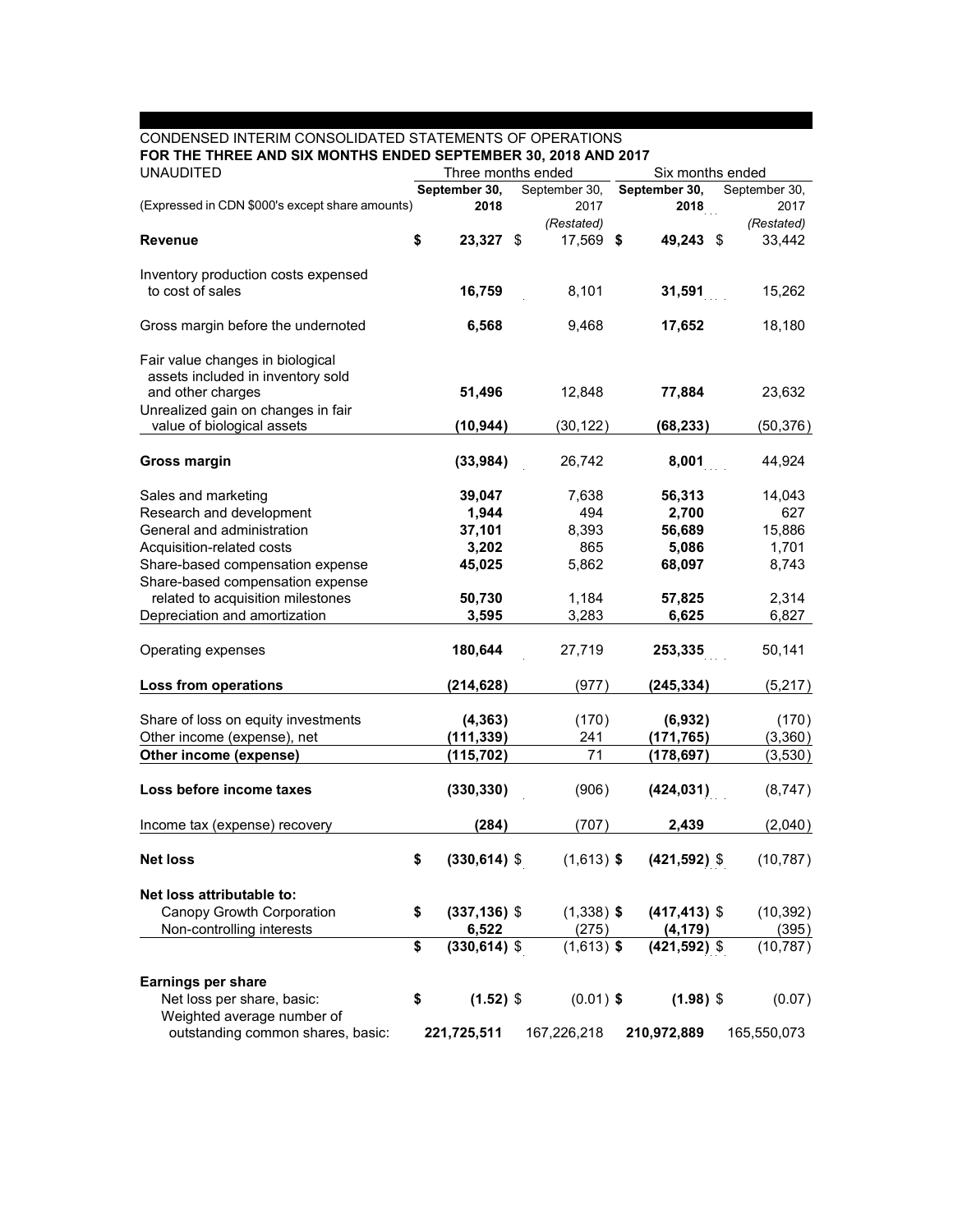#### **CANOPY GROWTH CORPORATION** CONDENSED INTERIM CONSOLIDATED STATEMENTS OF CASH FLOWS **FOR THE THREE AND SIX MONTHS ENDED SEPTEMBER 30, 2018 AND 2017**

|                                                                                                | <b>Three Months Ended</b> |      |               | <b>Six Months Ended</b> |                |    |               |
|------------------------------------------------------------------------------------------------|---------------------------|------|---------------|-------------------------|----------------|----|---------------|
| <b>UNAUDITED</b>                                                                               | September 30,             |      | September 30, |                         | September 30,  |    | September 30, |
| (Expressed in CDN \$000's)                                                                     | 2018                      |      | 2017          |                         | 2018           |    | 2017          |
|                                                                                                |                           |      | (Restated)    |                         |                |    | (Restated)    |
| Net inflow (outflow) of cash related to the following activities:                              |                           |      |               |                         |                |    |               |
| Operating                                                                                      |                           |      |               |                         |                |    |               |
| Net loss                                                                                       | \$<br>(330, 614)          | - \$ | $(1,613)$ \$  |                         | $(421,592)$ \$ |    | (10, 787)     |
| Adjustments for:                                                                               |                           |      |               |                         |                |    |               |
| Depreciation of property, plant and equipment                                                  | 6,785                     |      | 2,301         |                         | 10,446         |    | 4,036         |
| Amortization of intangible assets<br>Share of loss on equity investments                       | 2,604<br>4,363            |      | 2,990<br>170  |                         | 5,236<br>6,932 |    | 6,312<br>170  |
| Fair value changes in biological assets included                                               |                           |      |               |                         |                |    |               |
| in inventory sold and other charges                                                            | 51,496                    |      | 12,848        |                         | 77,884         |    | 23,632        |
| Unrealized gain on changes in fair value of                                                    |                           |      |               |                         |                |    |               |
| biological assets                                                                              | (10, 944)                 |      | (30, 122)     |                         | (68, 233)      |    | (50, 376)     |
| Share-based compensation                                                                       | 99,645                    |      | 7,276         |                         | 130,596        |    | 11,234        |
| Loss on disposal of property, plant and                                                        |                           |      |               |                         |                |    |               |
| equipment and intangible assets                                                                |                           |      | 25            |                         | 1,840          |    | 168           |
| Other assets                                                                                   | (15,690)                  |      | 3,354         |                         | (18, 810)      |    | 3,354         |
| Other income and expense                                                                       | 112,957                   |      | (3,500)       |                         | 169,269        |    |               |
| Income tax (recovery) expense                                                                  | 512                       |      | 707           |                         | (2, 439)       |    | 2,040         |
| Non-cash interest and FX impact on assets                                                      | (1, 244)                  |      |               |                         | (410)          |    |               |
| Changes in non-cash operating working                                                          |                           |      |               |                         |                |    |               |
| capital items                                                                                  | (50, 365)                 |      | (4,916)       |                         | (88, 855)      |    | (12, 655)     |
| Net cash used in operating activities                                                          | (130, 495)                |      | (10, 480)     |                         | (198, 136)     |    | (22, 872)     |
|                                                                                                |                           |      |               |                         |                |    |               |
| Investing                                                                                      |                           |      |               |                         |                |    |               |
| Purchases and deposits of property, plant and                                                  |                           |      |               |                         |                |    |               |
| equipment and assets in process                                                                | (139, 525)                |      | (15, 777)     |                         | (293, 179)     |    | (25, 526)     |
| Purchases of intangible assets and intangibles                                                 |                           |      |               |                         |                |    |               |
| in process                                                                                     | (3, 525)                  |      | (248)         |                         | (6, 340)       |    | (282)         |
| Proceeds on disposals of property and equipment                                                |                           |      | 75            |                         |                |    | 75            |
| Purchases of restricted investments                                                            | (1,617)                   |      | (118)         |                         | (2,829)        |    | (118)         |
| Proceeds on assets classified as held for sale                                                 |                           |      | 7,000         |                         |                |    | 7,000         |
| Investments in associates                                                                      | (38, 939)                 |      | (5,937)       |                         | (42, 439)      |    | (5,937)       |
| Investments in other financial assets                                                          | (7,936)                   |      | (8, 712)      |                         | (29, 695)      |    | (8, 712)      |
| Net cash outflow on acquisition of BC Tweed NCI<br>Net cash outflow on acquisition of Spectrum | (1,000)                   |      |               |                         | (1,000)        |    |               |
| Chile NCI                                                                                      | (999)                     |      |               |                         | (999)          |    |               |
| Net cash inflow (outflow) on acquisition of                                                    |                           |      |               |                         |                |    |               |
| subsidiaries                                                                                   | 468                       |      | 32            |                         | 427            |    | (359)         |
|                                                                                                |                           |      |               |                         |                |    |               |
| Net cash used in investing activities                                                          | (193, 073)                |      | (23, 685)     |                         | (376, 054)     |    | (33, 859)     |
|                                                                                                |                           |      |               |                         |                |    |               |
| <b>Financing</b>                                                                               |                           |      |               |                         |                |    |               |
| Payment of share issue costs                                                                   | (6, 518)                  |      | 1,336         |                         | (6, 819)       |    | (179)         |
| Proceeds from issuance of common shares                                                        |                           |      | 25,000        |                         |                |    | 25,000        |
| Proceeds from issuance of shares by Canopy<br><b>Rivers</b>                                    | 90,431                    |      | (1, 567)      |                         | 91,218         |    | 35,113        |
| Proceeds from exercise of stock options                                                        | 11,868                    |      | 1,924         |                         | 13,626         |    | 3,435         |
| Proceeds from exercise of warrants                                                             |                           |      | 527           |                         | 133            |    | 527           |
| Issuance of long-term debt                                                                     |                           |      |               |                         | 600,000        |    |               |
| Payment of long-term debt issue costs                                                          | (335)                     |      |               |                         | (16, 380)      |    |               |
| Repayment of finance lease obligations                                                         | (50)                      |      |               |                         | (104)          |    |               |
| Repayment of long-term debt                                                                    | (323)                     |      | (338)         |                         | (643)          |    | (754)         |
| Net cash provided by financing activities                                                      | 95,073                    |      | 26,882        |                         | 681,031        |    | 63,142        |
|                                                                                                |                           |      |               |                         |                |    |               |
| Net cash inflow                                                                                | (228, 495)                |      | (7, 283)      |                         | 106,841        |    | 6,411         |
| Cash and cash equivalents, beginning of period                                                 | 657,896                   |      | 115,494       |                         | 322,560        |    | 101,800       |
|                                                                                                |                           |      |               |                         |                |    |               |
| Cash and cash equivalents, end of period                                                       | \$<br>429,401             | \$   | 108,211       | \$                      | 429,401        | \$ | 108,211       |